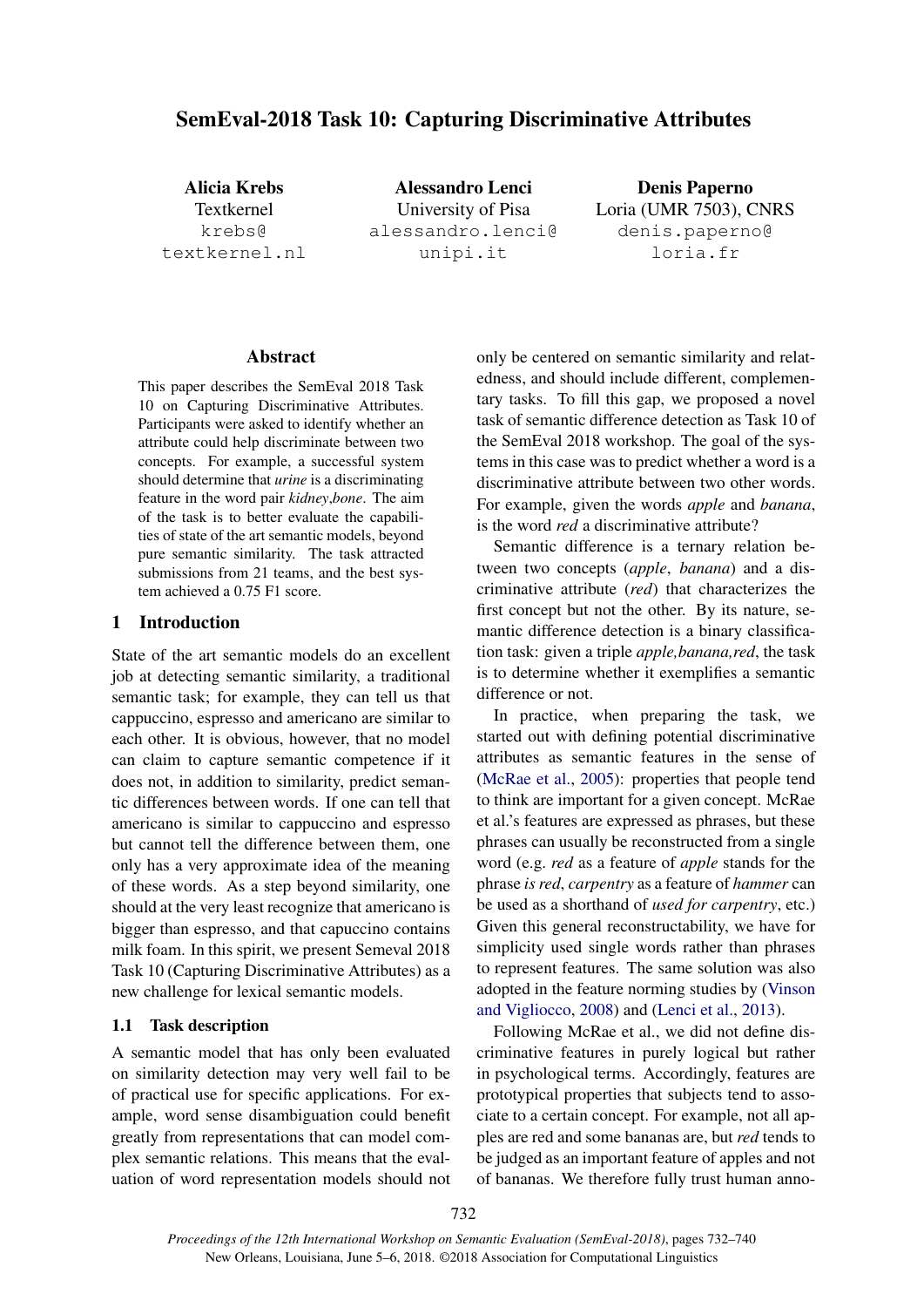tators in deciding what counts as a distinguishing attribute and what does not.

## 1.2 Motivation

Exploring semantic differences between words can allow us to grasp subtle aspects of meaning: while it is relatively easy to train a model to recognize that *apple* and *banana* are somewhat similar, it is less straightforward to learn that, contrary to an apple, a typical banana is not red. This task is therefore more challenging than, and complementary to, the traditional similarity task, and we expect it to contribute to the progress in computational modeling of meaning.

While semantic similarity and relatedness measures have been used extensively to evaluate semantic representations, they may not be sufficient as a method for evaluating lexical semantic models (Faruqui et al., 2016; Batchkarov et al., 2016). Firstly, it has been noted that the relevant notions of similarity and relatedness can vary depending on the linguistic context, on the downstream application, etc. The difference task resolves this concern by effectively providing a context. In our example, comparison with bananas determines the relevance of the redness attribute for apples, which, out of context, might not necessarily be a salient attribute of apples.

Existing similarity and relatedness datasets have also been criticized for low inter-annotator agreement. The semantic difference detection task alleviates this issue, too. Binary choice is easier for human annotators than rating on a continuous scale, and produces more consistent patterns of answers. In our pilot study, the agreement between annotators was over 0.80. To further ensure the quality of our data, we discarded any items that caused disagreement.

#### 1.3 Expected impact

The semantic difference task can enable further progress in the field of word representation learning. Indeed, state of art models have reached ceiling performance in the tasks of semantic similarity and relatedness (in part because the ceiling, as determined by the agreement of human subjects, is relatively low). Another commonly employed task, analogy, has its own issues (Linzen, 2016) and effectivey boils down to similarity optimization (Levy and Goldberg, 2014). A new general evaluation task for lexical semantics is long due,

and we hope that the semantic difference task is capable of filling this gap.

In the future, solving the discriminative attributes task could help in a range of applications, from conversational agents (choosing lexical items with contextually relevant differential features can help create more pragmatically appropriate, human-like dialogues), to coreference resolution (differentiating features of concepts mentioned or alluded to in text could help in reference disambiguation), to machine translation and text generation, where explicitly taking into account semantic differences between competing translation variants can improve the quality of the output.

#### 2 Data and resources

#### 2.1 Overview

One can express semantic differences between concepts by referring to attributes of those concepts. A difference can usually be expressed as presence or absence of a specific attribute. For instance, one of the differences between a *narwhal* and a *dolphin* is the presence of a tusk.

The task dataset includes 5062 manually verified triples of the form <word1,word2,attribute>. The set is built in such a way that the attribute in each positive example characterizes the first word of the triple. For example, in Table 1, *wings* is an attribute of *airplane*. The word pair [airplane, helicopter] is included in the order [helicopter,airplane] if *helicopter* has a feature that *airplane* does not have. We thereby assume, in contrast to the standard formalization of similarity, that semantic difference is not symmetric: the triple *apple,banana,red* is a semantic difference but *banana,apple,red* is not since *red* is not an attribute of bananas.<sup>1</sup>

We supplemented positive data (as described above) with negative examples. Two types of negative examples were added: examples where the attribute is shared between  $word_1$  and  $word_2$ (both concepts have the attribute in question), and examples where the attribute is neither an attribute of word<sub>1</sub> nor word<sub>2</sub> (both concepts lack the attribute). For that last type of attributes, since their

 $1$ This is a somewhat arbitrary choice. One could experiment with a symmetric notion of a discriminative attribute, whereby both *apple,banana,red* and *banana,apple,red* are considered examples of semantic difference, but in our opinion such an approach would only make the task more challenging.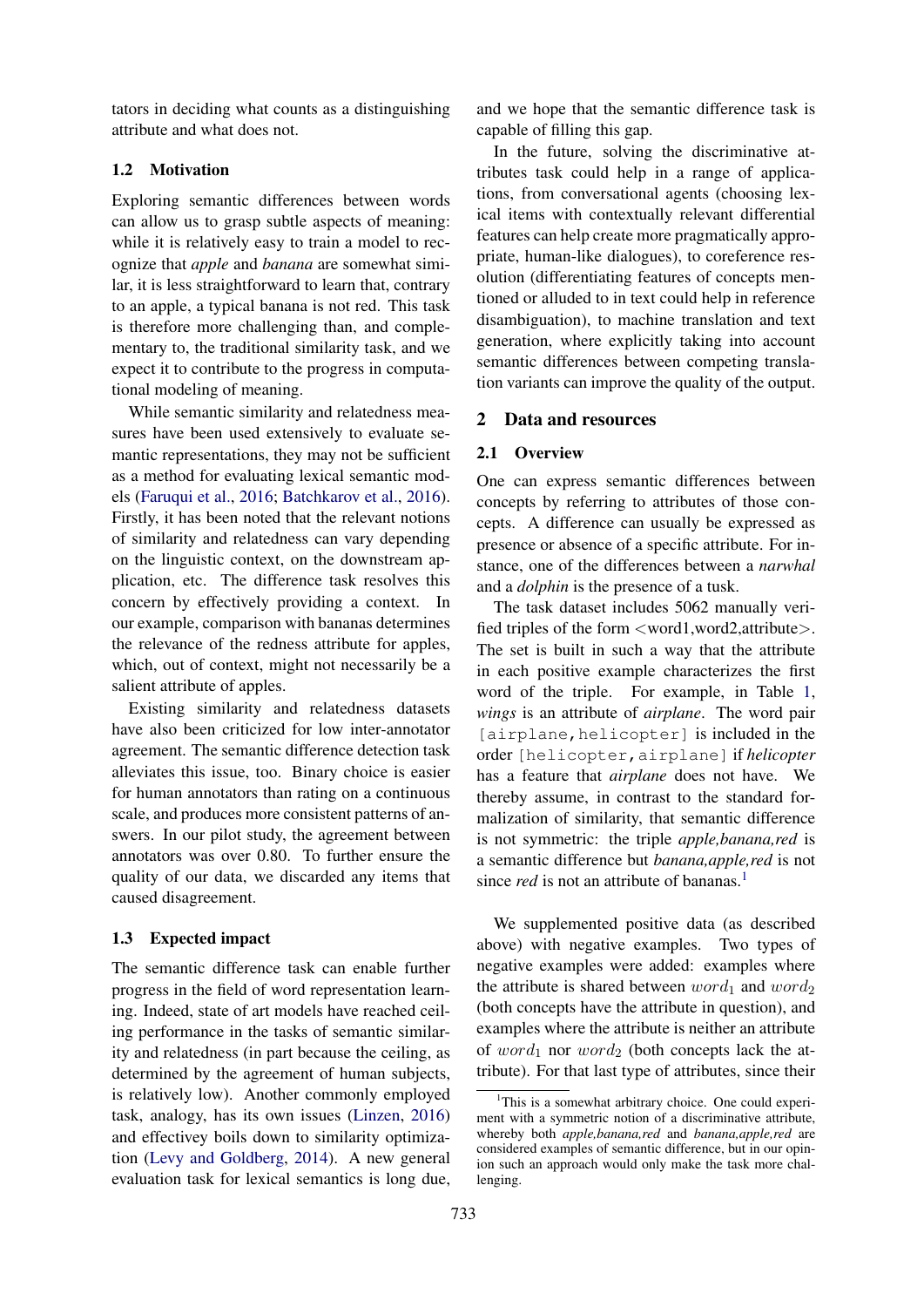| $word_1$ | $word_2$   | attribute |
|----------|------------|-----------|
| airplane | helicopter | wings     |
| bagpipe  | accordion  | pipes     |
| dolphin  | seal       | fins      |
| gorilla  | crocodile  | bananas   |
| oak      | pine       | leaves    |
| octopus  | lobster    | tentacles |
| pajamas  | necklace   | silk      |
| skirt    | jacket     | pleats    |
| subway   | train      | dirty     |

Table 1: Sample data: Word pairs and their distinguishing features (positive examples)

number is potentially huge, the examples were selected randomly so that the number of negative examples matches the number of positive examples. Presence of both positive and negative examples makes it possible to train a binary classifier that, for a given triple, predicts whether the attribute is a difference between  $word_1$  and  $word_2$ .

| $word_1$ | $word_2$ | attribute |
|----------|----------|-----------|
| tractor  | scooter  | wheels    |
| crow     | owl      | black     |
| squirrel | leopard  | fur       |
| pillow   | jacket   | white     |
| dresser  | cupboard | large     |
| spider   | elephant | legs      |
| gloves   | pants    | wool      |
| gorilla  | panther  | long      |
| scarf    | slippers | colours   |
| lion     | zebra    | large     |

Table 2: Sample data: Word pairs and nondistinguishing features (negative examples)

Approximately half of the manually checked triples was given to participants as a validation set for parameter tuning of their systems, the rest was used for testing (cf. Section 2.4 for detailed statistics about the dataset composition). A larger training set of almost 18K examples (automatically constructed by the procedure described below, without manual filtering) was provided for training parameter-rich systems.

### 2.2 Data collection and annotation

When creating the dataset, we started from the approach that Lazaridou et al. (2016) used for visual discriminating attribute identification, followed by manual filtering for the test and validation data. Dataset creation consisted of three phases:

- 1. Semi-automatically created triples (section 2.2.1)
- 2. Manually created triples (section 2.2.2)
- 3. Automatically created triples (section 2.2.3)

As an initial source of data, we used the feature norms collected by McRae et al. (2005) and created a pilot dataset (Krebs and Paperno, 2016). This set was then reverified and manually extended to improve the quality and the variety of the data. Finally, a large number of triples were automatically generated for training purposes.

### 2.2.1 Triples from Mcrae norms

The first part of the dataset was created semiautomatically by identifying discriminative attributes of the concepts in the McRae norms, which consist of a list of features for 541 concepts (living and non-living entities), collected by asking 725 participants to produce features for each concept. Production frequencies of these attributes indicate how salient they are. Concepts that have different meanings had been disambiguated before being shown to participants. For example, there are two entries for *bow*, bow (weapon) and bow<sub>-</sub>(ribbon).

Because our task is not intended to test word sense models, we did not differentiate between entries that have multiple senses and ignored the disambiguating phrase. In our dataset, the concept bow has the attributes of both the weapon and the ribbon. This is not problematic because we do not refer to more than one attribute at a time, so senses of a word do not mix.<sup>2</sup> The McRae dataset uses the brain region taxonomy (Cree and McRae, 2003) to classify attributes into different types, such as *function*, *sound* or *taxonomic*. For the construction of our dataset, we decided to only work with visual attributes, which exist for all concrete concepts, while attributes such as *sound* or *taste* are only relevant for some classes of concepts.

Any one word concept that has at least one visual attribute was considered a candidate. Each

 $2<sup>2</sup>$ An anonymous reviewer points out that the presence or absence of a feature in  $w_1$  can be influenced by the context of w2: e.g. *tail* could be considered a distinguishing feature for the pair *mouse,cheese* but not for *mouse, keyboard*, because *keyboard* primes the device sense of the word *mouse* as opposed to the animal sense. Such strong contextualization effects could make our task even more interesting, but we believe that these cases are too rare to strongly influence the outcomes.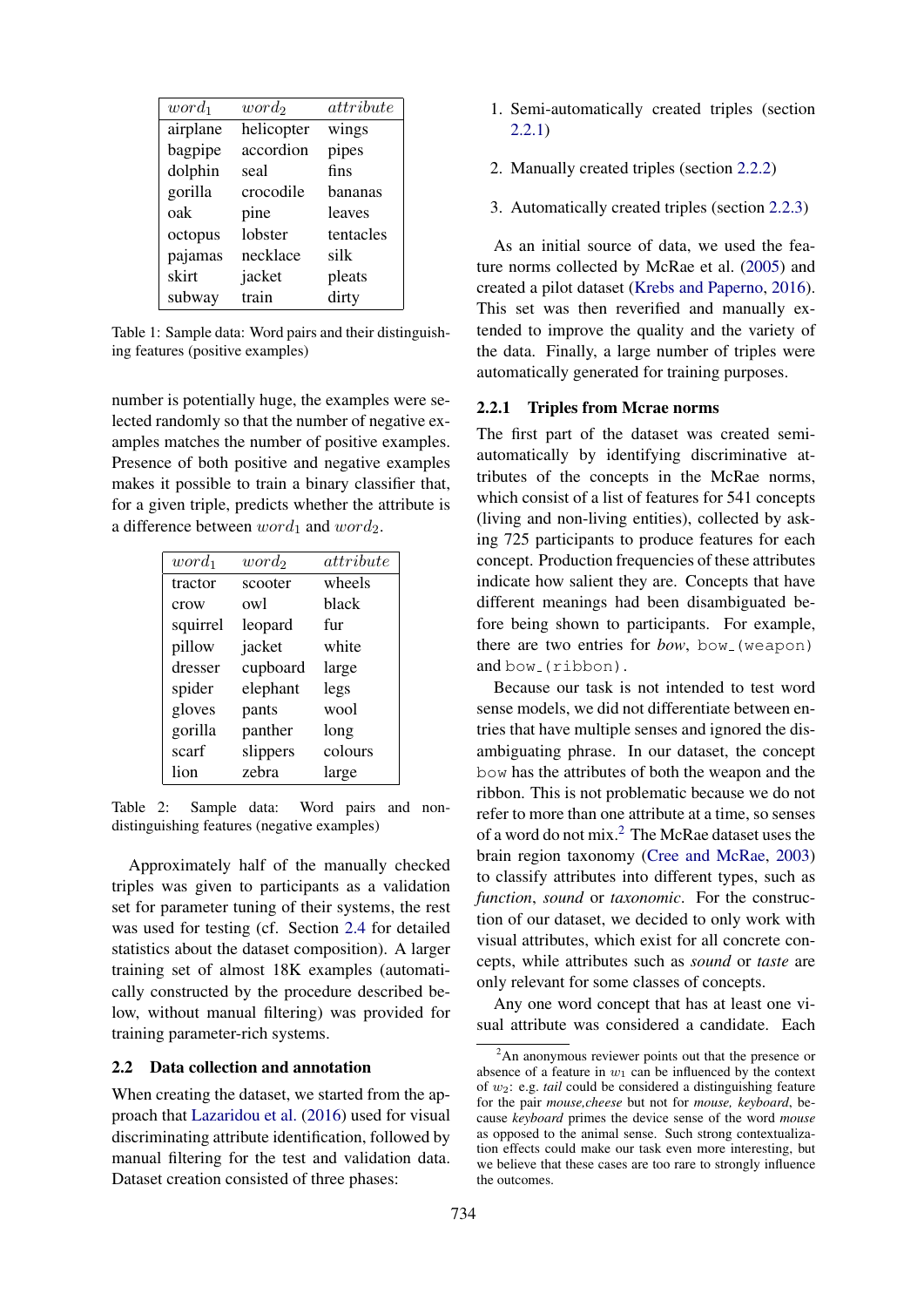candidate concept was paired with another candidate concept from the list of its 100 closest neighbours in a PPMI-based distributional vector space (using the best settings from Baroni et al. (2014)). The motivation for this step is that finding nontrivial semantic differences only makes sense in the context of related words; detecting the difference between two unrelated concepts, such as a narwhal and a tractor, is rather trivial and would not constitute a very interesting task.

For each word pair, if there was an attribute in McRae feature norms that the first word has but the second doesn't, the word pair – attribute triple was added to the list of candidate positive examples. For simplicity, multi-word attributes were processed so that only the last word is taken into account (e.g. has wings becomes wings). At this point, we had 512 unique concepts, 1645 unique attributes, 6355 unique word pairs, and 41723 triples (word pair-concept combinations). A random sample of triples was selected for manual annotation.

For candidate positive examples, two annotators agreed to keep 45.2% of items, agreed to discard 33% of items, and disagreed on 21.8% of items. A total of 54.8% of candidate positive examples were discarded. Among the negative examples, 12.5% of items were discarded. Annotators agreed to keep 87.5% of items, agreed to discard 0.8% of items, and disagreed on 11.6% of items. The examples that both annotators agreed to discard from the positive examples were added to the negative examples. Finally, the third author manually filtered the data removing dubious examples.

#### 2.2.2 Manual triples

In the second phase, we extended the dataset by adding new concepts and attributes. Our intention was to make the dataset more diverse and more representative of the noun lexicon by including words and features that are not part of the McRae feature norms (e.g., human nouns such as *doctor* or *student*).

To select new nouns, we used SimLex-999 (Hill et al., 2015), one of the largest and most popular datasets for semantic similarity. We extracted from SimLex all the nouns with a concreteness rating above the median, and identified 204 candidate items that were not included in the McRae Norms. Each selected noun was paired with candidate concepts from the list of its 20 closest neighbours in the distributional vector space. We then

filtered the neighbors by frequency, keeping the neighbors that belong to the frequency range of the original McRae and SimLex vocabulary. We also made sure at this step that candidate word pairs belong to the same WordNet supersense. This latter constraint was added because distributional models often return neighbors that are only loosely related to the target, while finding non-trivial semantic differences makes sense only for words that are taxonomically similar. We also discarded grammatical number pairs like *seed*/*seeds* and hypernym/hyponym pairs like *doctor*/*surgeon*, since by definition there is no feature that a hypernym has but its hyponym does not have.

Each of the three task organizers was given a third of the resulting 1851 candidate noun pairs to annotate, generating discriminative and nondiscriminative attributes for each pair. The suggested triples were then manually filtered by the other two authors.

### 2.2.3 Random triples

Finally, to further ensure the diversity of examples and to alleviate any biases unintentionally introduced in the annotation pipeline, we generated 500 additional triples by randomly matching words and features produced at earlier stages. Each of the three authors annotated these random triples, which contained mainly negative (*motorbike,rifle,liquor*) and some positive examples (e.g. *maid,evening,help*). Again, only those examples for which a full consensus of the three authors existed were kept.

### 2.3 Training, test and validation partitions

The manually validated dataset of semantic differences consists of examples from three sources described above: combinations of nouns with McRae features, triples with manually suggested attributes, and random triples. All of these examples have been verified by the three authors and were then randomly split into a validation partition and a test partition, making sure that no feature occurs in both.

|          | <b>McRae</b> | manual | random |
|----------|--------------|--------|--------|
| positive | 897          | 1477   | 37     |
| negative | 634          | 1656   | 361    |
| total    | 1531         | 3133   | 398    |

Table 3: Composition of the manually validated part of the dataset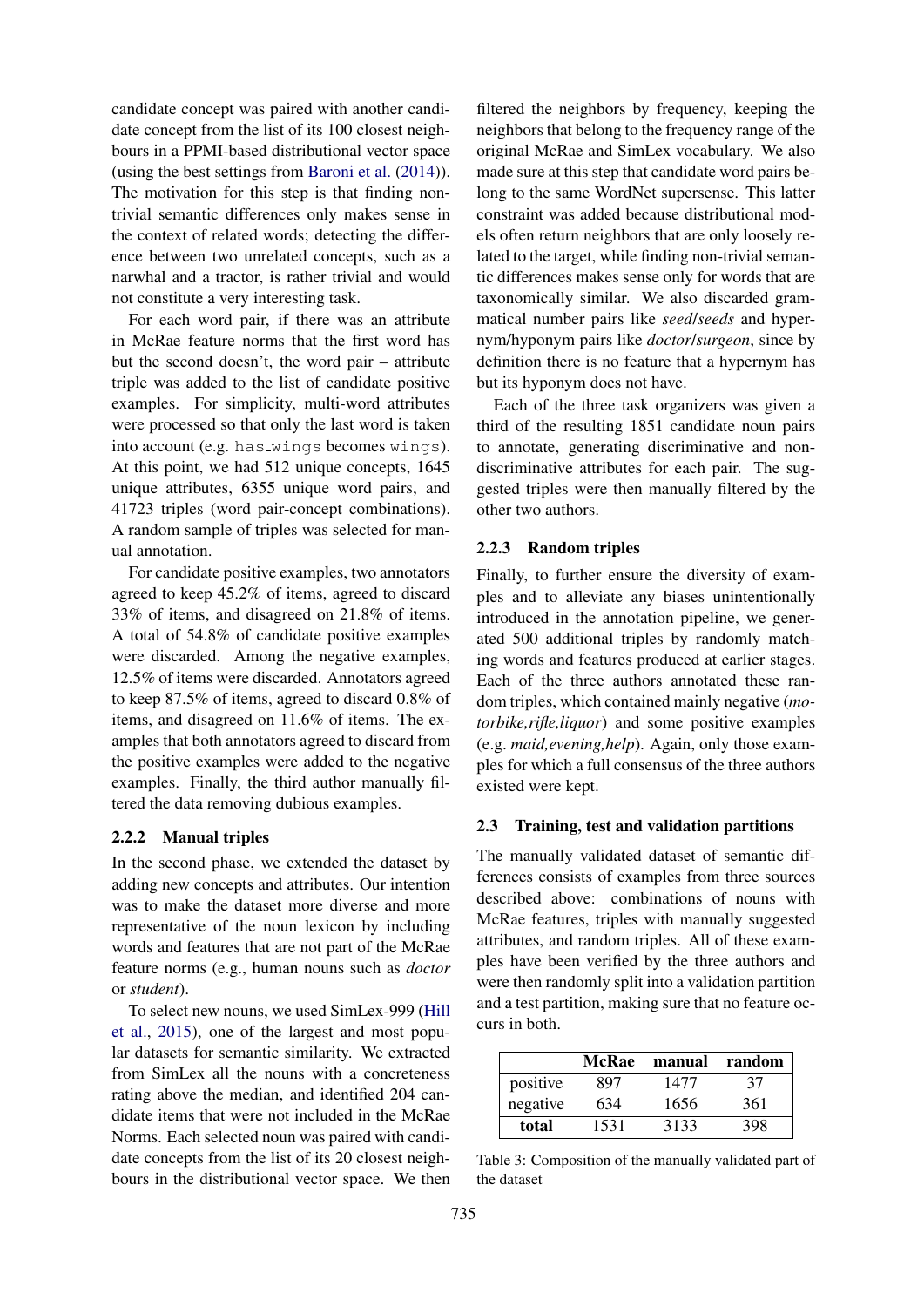To enable development of systems that require more training data, we also created a distinct, bigger training set that was not manually curated. The training set was derived from McRae feature norms using automatically matched examples as described in 2.1.1, but without manual validation. We have to note that this training partition is very noisy, its main advantage being its size. In fact, the best performing system in our task was trained directly on validation data.

We further filtered the training set to minimize lexical overlap between partitions, making sure that no attribute present in the test set or the validation set is also present in the training set. For example, if the attribute "red" appears in some triple in the test partition, you will not find it anywhere in the training set. This was done to ensure that models cannot rely on attribute memorization from training data but are forced to transfer lexical knowledge from other sources.

## 2.4 Dataset composition

The final dataset consists of 22884 items, divided into:

- 1. A training set of 17782 examples with 515 distinct concepts and 1292 distinct features.
- 2. A validation set of 2722 examples with 1283 concepts and 576 distinct features.
- 3. A test set of 2340 triples with 1272 distinct concepts and 577 distinct features.

The proportion of positive and negative examples is reported in Table 2.4.

|          | training | validation | testing |
|----------|----------|------------|---------|
| positive | 6591     | 1364       | 1047    |
| negative | 11191    | 1358       | 1293    |
| total    | 17782    | 2722       | 2340    |

Table 4: Total size of the final dataset.

All data used in this task can be accessed from the competition's github repository. $3$ 

# 3 Evaluation

#### 3.1 Metrics

The submitted systems were evaluated on F1 measure, as is standard in binary classification tasks. The evaluation script can be found in the competition's github repository. The competition results can be seen at the corresponding Codalab page.<sup>4</sup> Participants were allowed to make up to 2 submissions, resulting in 47 total submissions from 28 different teams (but only 21 teams submitted papers). Only the better of the two submissions of each team is included in final results.

### 3.2 Baselines

Since our task is formalized as binary classification, the random baseline has 0.50 accuracy. As our test set is not perfectly balanced, a most frequent class baseline would get 0.517 F1.

We also computed an unsupervised distributional vector cosine baseline based on the idea that a discriminative attribute is close to the word it characterizes and further away from the other member of the pair. In the cosine method, each item is classified as a semantic difference if the cosine similarity of  $word_1$  and the attribute is greater than the cosine similarity of  $word_2$  and the attribute. To compute the cosine baseline, we used a PPMI-based vector space with the best settings from Baroni et al. (2014).

The cosine baseline correctly classifies 0.691 of positive items and 0.539 of negative items in the test data, which corresponds to an average F1 measure of 0.607.

#### 3.3 Human upper bound

In order to obtain a performance upper bound for our task, we measured how complex it is for expert human annotators to identify discriminative attributes. We asked three PhD and post-doc computational linguists to classify a batch of 100 items randomly sampled from the test set. The annotators received two rounds of training on the task by classifying a batch of 100 triples from the validation and test sets. The triples used at annotator training and testing stages were all distinct. Various questions and doubts about the annotation were clarified before passing to the test annotation phase. The agreement between aggregated human judgments (majority vote) and the gold standard was very high, with an accuracy of 0.9, an F1 of 0.89 for the positive class, and an F1 of 0.91 for the negative class.

<sup>3</sup> https://github.com/dpaperno/DiscriminAtt/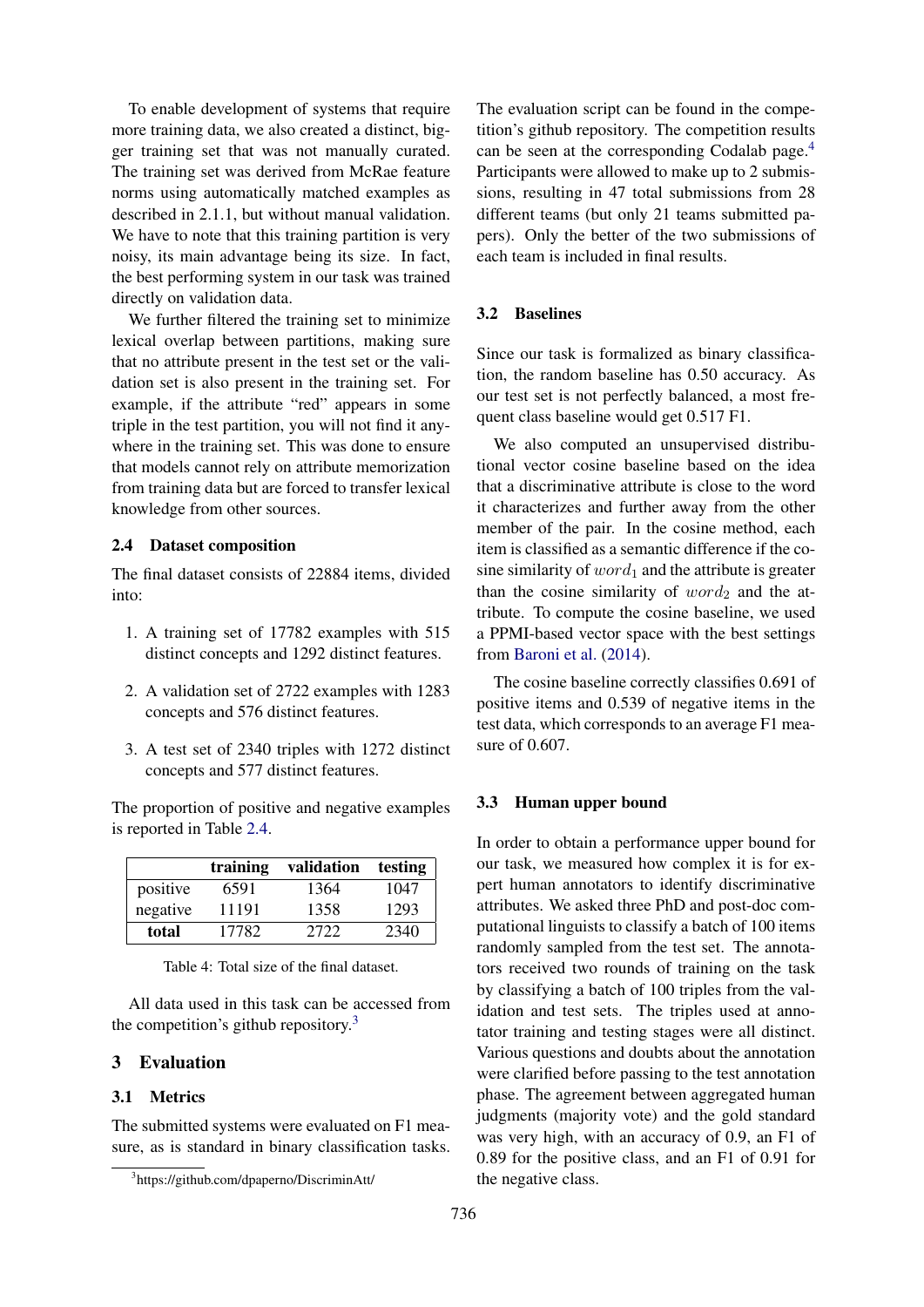|          | correct | incorrect |
|----------|---------|-----------|
| positive | 724     | 323       |
| negative | 697     | 596       |

Table 5: Number of correct and incorrect classifications for the test set using the cosine baseline.

| <b>Rank</b>    | <b>Team</b>          | Score |
|----------------|----------------------|-------|
| $\mathbf{1}$   | <b>SUNNYNLP</b>      | 0.75  |
| $\overline{c}$ | Luminoso             | 0.74  |
| 3              | BomJi                | 0.73  |
| 3              | <b>NTU NLP</b>       | 0.73  |
| $\overline{4}$ | UWB                  | 0.72  |
| 5              | <b>ELiRF-UPV</b>     | 0.69  |
| 5              | <b>Meaning Space</b> | 0.69  |
| 5              | Wolves               | 0.69  |
| 6              | Discriminator        | 0.67  |
| 6              | <b>ECNU</b>          | 0.67  |
| 5              | AmritaNLP            | 0.66  |
| 6              | <b>GHH</b>           | 0.65  |
| $\overline{7}$ | <b>ALB</b>           | 0.63  |
| $\overline{7}$ | CitiusNLP            | 0.63  |
| $\overline{7}$ | THU NGN              | 0.63  |
| 8              | <b>UNBNLP</b>        | 0.61  |
| 9              | <b>UNAM</b>          | 0.60  |
| 10             | <b>UMD</b>           | 0.60  |
| 11             | <b>ABDN</b>          | 0.52  |
| 12             | Igevorse             | 0.51  |
| 13             | bicici               | 0.47  |
| ceiling        | human                | 0.90  |
| baselines      | (strong) cosine      | 0.607 |
|                | (weak) random        | 0.517 |

Table 6: Codalab competition results, compared to baselines and the human-based performance ceiling.

| <b>System type</b> | Count | <b>Average F1</b> | <b>Best F1</b> |
|--------------------|-------|-------------------|----------------|
| NN                 |       | 0.66              | 0.73           |
| Rule-based         |       | 0.63              | 0.69           |
| SVM/SVC            | h     | 0.68              | 0.75           |
| <b>XGB</b>         |       | 0.70              | 0.73           |

Table 7: Average and best F1 score per system type.

## 4 Systems Overview

Table 6 shows the best performing system submitted by each participating team which submitted descriptions of their systems.

Many participants created custom rules to tackle the task, using for example cosine similarthat out-of-vocabulary items become a challenge. But most importantly, a shortcoming of word embeddings with regard to our task is their inability to distinguish between different types of semantic relatedness. As noted by the GHH team (Attia et al.), *garlic* is related to *wings* not because garlic has the ability to fly but because garlic chicken wings are a popular dish choice; a shallow cooccurence-based model will fail to recognize that wings character-

On average, systems which combined word embeddings and knowledge bases outperformed systems that only used word embeddings (Table 8).

ize chicken but not garlic.

| <b>Resource type</b> | $\vert$ Average F1 |
|----------------------|--------------------|
| WE + KB              | 0.678              |
| WE.                  | 0.638              |

Table 8: Average F1 score per resource type (KB = Knowledge Base, WE = Word Embeddings).

ity or co-occurrence frequency thresholds (Meaning Space, Sommerauer et al.; ELiRF-UPV, Gonzlez et al.; CitiusNLP Gamallo; UNAM Arroyo-Fernndez et al.; Discriminator, Kulmizev et al.; UNBNLP, King et al.; ABDN, Mao et al.; Igevorse, Grishin).

Some of the most successful systems employed traditional machine learning algorithms such as SVMs (SUNNYNLP, Lai et al.; ALB, Dumitru et al.; Wolves, Taslimipoor et al.; ECNU, Zhou et al.; UMD, Zhang and Carpuat), SVC (Luminoso, Speer and Lowry-Duda) and Maximum Entropy Classifiers (UWB, Brychcn et al.).

Other teams chose to build their systems using deep learning systems such as neural networks (GHH, Attia et al.; Shiue et al.), CNNs (THU NGN, Wu et al.; AmritaNLP, Vinayan et al.) and XGB classifiers (BomJi, Santus et al.; ECNU, Zhou et al.).

Participants made use of a large number of resources. Such resources can be divided into word embeddings (e.g., Word2Vec, GloVe, fastText) and knowledge base type resources (e.g., Word-Net, ConceptNet, Probase). Participants' analyses of their results indicate that although using knowledge bases can yield high precision results, they cannot easily cover all cases. When employing pre-trained word embeddings, participants noted

737

<sup>4</sup> https://competitions.codalab.org/competitions/17326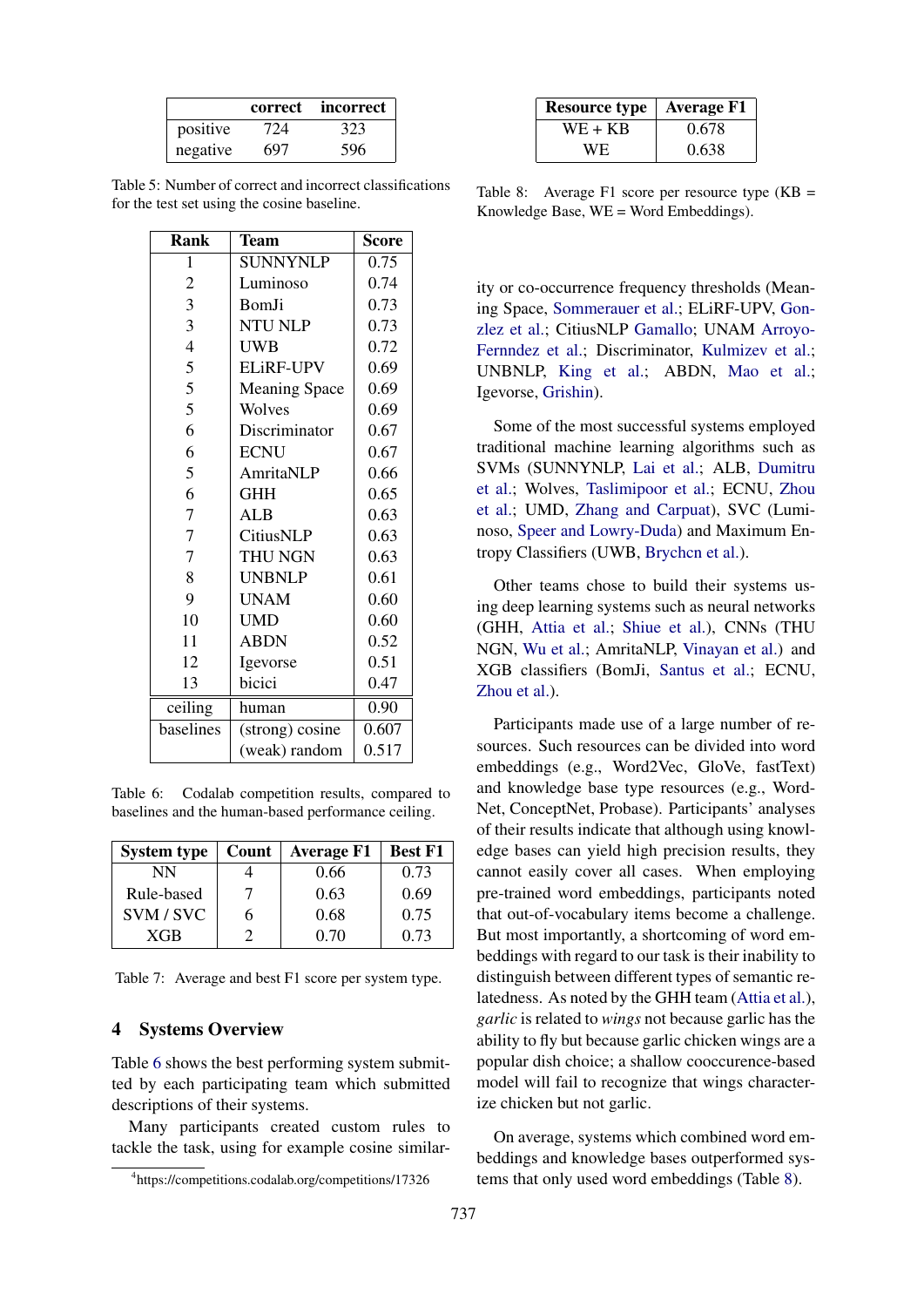| <b>Subset</b> | <b>Accuracy</b> | F1 pos | F1 neg |
|---------------|-----------------|--------|--------|
| Easy          | 0.98            | 0.97   | 0.98   |
| Hard          | 0.56            | 0.61   | 0.66   |
| Hardest       | 0.38            | 0.35   | 0.39   |

Table 9: Results of human annotation of the Easy, Hard and Hardest subsets of the test data.

## 5 Results analysis

We have carried out an in-depth exploration of the systems results in order to get a better insight on the relationship between their performance and the dataset structure and complexity. We ranked all the test triples by the number of systems that annotated them correctly and we selected the 50 top triples that were scored correctly by the most systems and the 50 top triples that were failed by most systems. We called these two subsets the Easy and the Hard data, respectively. Then, we focused on the results produced by the top 5 systems in Table 6, with an overall performance greater than 70%. Out of the 1340 triples that were failed by at least one of these top systems, we selected the 112 triples  $(8.3\%)$  that were failed by all 5 systems. We called this subset the Hardest data. These datasets were annotated by the same three expert annotators used to compute the human upper bound (cf. Section 3.3). The accuracy and F1 of the aggregated human judgments (majority vote) with respect to the gold standard are reported in Table 9.

The annotation results show an interesting correlation between the system and human performances. The "easy" triples for the systems are easy for humans too, and conversely the harder a triple is for a system the harder it is for humans. The lowest annotation accuracy is on the Hardest subset, less than 40%. However, since this set contains the triples that were failed by all top systems, the human accuracy also proves that theres is still plenty of room for improvement even for the best performing models.

Table 9 shows that the F1 on the negative class is usually higher than the one on the positive class. This is again similar to systems behavior. In fact, 70% of the top 100 triples scored correctly by most systems are negative cases, while 67% of the top 100 triples failed by most systems are positive cases. The 112 triples failed by all top file systems contain 54% positive cases. This suggests that for systems and humans alike it is usually harder to

|       | <b>McRae</b> |     | manual     |     | random |     |
|-------|--------------|-----|------------|-----|--------|-----|
| label | <b>pos</b>   | neg | <b>pos</b> | neg | pos    | neg |
| Easy  |              |     | 20         |     |        |     |
| Hard  |              |     |            | 26  |        |     |

Table 10: Example label and source distribution for the Easy and Hard subsets of the test data.

identify a discriminative attribute, rather than a non-discriminative one. Finally, out of the 1340 triples that were failed by at least one of the top 5 systems, 502 (37%) were failed by just one model. This shows that a great variance exists in the behavior and in the weaknesses of these systems, despite their very close performance.

Types of attributes seem to vary in how difficult they are to differentiate in the context of our task. For example, attributes that stand in the whole-part relation with the word, as in *door,gate,handle*, lean on the hard side (9 examples in the Hard sample vs. 2 in the Easy one). Attributes that are adjectives, as in *rods,wire,hard*, also tend to be hard (25 examples in the Hard sample vs. 13 in the Easy one), presumably because of the gradient and context-dependent meaning of adjectives; indeed, 9 of the 13 "easy" examples with adjective attributes involve colours, which are relatively context-independent (as opposed to 4 colour out of the 25 "hard" adjective examples).

Further analysis reveals an unequal distribution of positive and negative examples in the Easy and Hard subsets across different types of data, as shown in Table 10. While overall easy examples tend to be the positive ones and hard examples tend to be negative, among the examples derived from McRae feature norms the pattern is reversed.

Lastly, it is an important issue to understand the causes of the low human performance on the Hard and especially on the Hardest subset. By looking at the wrongly annotated triples in this dataset, we can identify various possible reasons. The first one are mistakes in the gold standard annotation. For instance, *peel* was marked as a discriminative attribute of *banana* from *onion*, but actually peeling is a possible action for both entities. Other cases are instead related to the inherent vagueness of the notion of prototypical attribute. For example, the feature *acts* was marked as non-discriminative of *actress* from *artist*, because any artist can in principle act. Conversely, humans annotators have identified acting as a truly specific attribute for *ac-*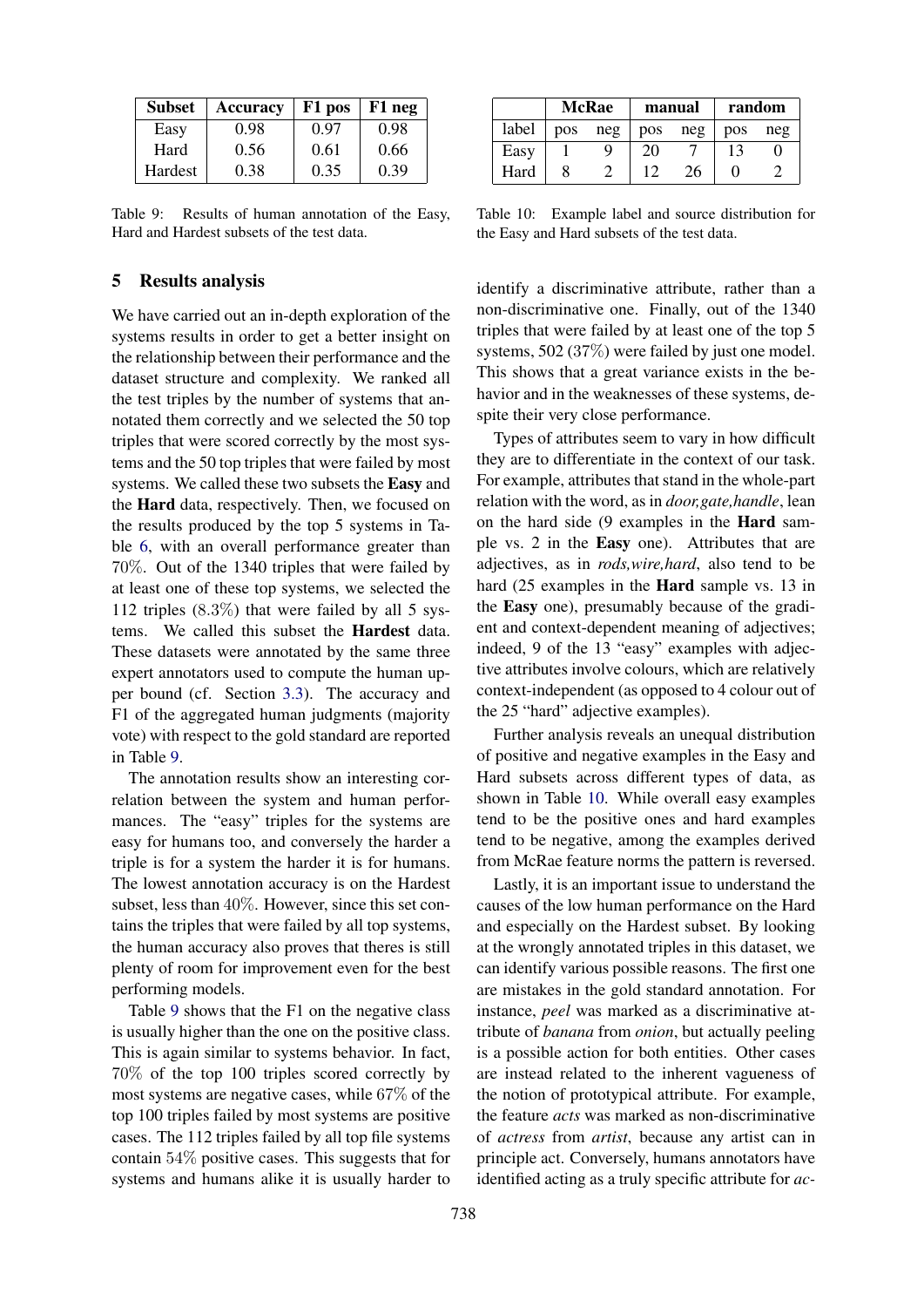*tress*, but not for *artist*. The former type of problems prompt for a further revision of the gold standard, while the latter type reveals the complexity of the notion of discriminative attribute and its difficult applications in some cases, which will require a deeper specification of annotation guidelines.

# 6 Conclusion

Discriminative attribute detection is an intuitively simple and appealing yet challenging new task for lexical semantic systems. For the SemEval competition, we created a high quality dataset of semantic differences, with estimated ceiling performance of human annotators of 0.90. While the task is far from being solved, participating systems showed promising results, most of them beating the cosine baseline.

It is clear that learning to discriminate differentiating features is not trivial and requires training, both for human annotators and for computational systems; all of the top performing systems used machine learning techniques of some kind.

While different teams employed different linguistic resources, the results of the competition do not allow us to conclude that a particular resource gives one's system an edge. On the one hand, exploiting information from knowledge base resources like WordNet does improve the performance on average. On the other hand, traditional machine learning systems that entered our competition were much more likely to make use of knowledge bases. Therefore, combining neural approaches with knowledge bases may very well lead to improved performances.

As we mentioned above, ceiling performance has already been achieved in traditional tasks such as word similarity, causing a stagnation of lexical semantic modeling. As the best systems in our competition showed very promising results, we hope to see novel semantic models demonstrate their full potential on our task.

## Acknowledgements

We thank Marco Baroni, Roberto Zamparelli, and three anonymous reviewers for their helpful comments. We thank Giulia Cappelli, Patrick Jeunieaux, and Marco Senaldi for their valued support in the data analysis. This work was supported by the CNRS PEPS I3A project ReSeRVe.

## References

- Ignacio Arroyo-Fernndez, Carlos-Francisco Mendez-Cruz, and Ivan Meza. 2018. Unam at semeval-2018 task 10: Unsupervised semantic discriminative attribute identification in neural word embedding cones. In *Proceedings of the 12th international workshop on semantic evaluation (SemEval 2018)*.
- Mohammed Attia, Younes Samih, Manaal Faruqui, and Wolfgang Maier. 2018. Ghh at semeval-2018 task 10: Discovering discriminative attributes in distributional semantics. In *Proceedings of the 12th international workshop on semantic evaluation (SemEval 2018)*.
- Marco Baroni, Georgiana Dinu, and Germán Kruszewski. 2014. Don't count, predict! a systematic comparison of context-counting vs. context-predicting semantic vectors. In *ACL (1)*, pages 238–247.
- Miroslav Batchkarov, Thomas Kober, Jeremy Reffin, Julie Weeds, and David Weir. 2016. A critique of word similarity as a method for evaluating distributional semantic models. In *First Workshop on Evaluating Vector Space Representations for NLP (RepEval 2016)*.
- Tom Brychcn, Tom Hercig, Josef Steinberger, and Michal Konkol. 2018. Uwb at semeval-2018 task 10: Capturing discriminative attributes from word distributions. In *Proceedings of the 12th international workshop on semantic evaluation (SemEval 2018)*.
- George S Cree and Ken McRae. 2003. Analyzing the factors underlying the structure and computation of the meaning of chipmunk, cherry, chisel, cheese, and cello (and many other such concrete nouns). *Journal of Experimental Psychology: General*, 132(2):163.
- Bogdan Dumitru, Alina Maria Ciobanu, and P. Dinu Liviu. 2018. Alb at semeval-2018 task 10: A system for capturing discriminative attributes. In *Proceedings of the 12th international workshop on semantic evaluation (SemEval 2018)*.
- Manaal Faruqui, Yulia Tsvetkov, Pushpendre Rastogi, and Chris Dyer. 2016. Problems with evaluation of word embeddings using word similarity tasks. In *First Workshop on Evaluating Vector Space Representations for NLP (RepEval 2016)*.
- Pablo Gamallo. 2018. Citiusnlp at semeval-2018 task 10: The use of transparent distributional models and salient contexts to discriminate word. In *Proceedings of the 12th international workshop on semantic evaluation (SemEval 2018)*.
- Jos-ngel Gonzlez, Llus-F. Hurtado, Encarna Segarra, and Ferran Pla. 2018. Elirf-upv at semeval-2018 task 10: Capturing discriminative attributes. In *Proceedings of the 12th international workshop on semantic evaluation (SemEval 2018)*.